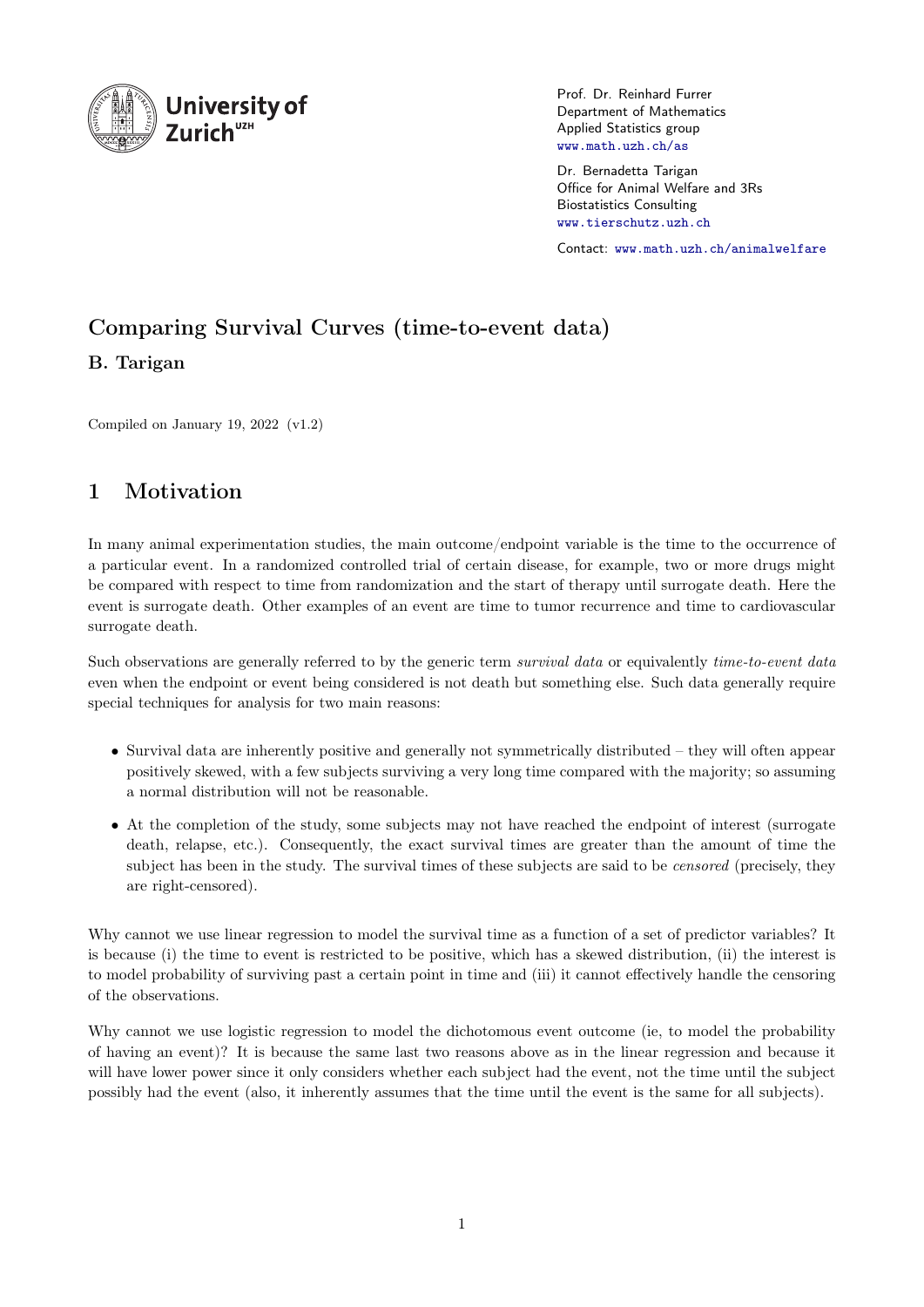# 2 Basic terminology

Of central importance in the analysis of time-to-event data are two functions used equivalently to describe their distribution, namely the *survival function* and the *hazard function*.

Throughout this note, let  $T > 0$  denote the random variable representing the time to the occurrence of a particular event. We consider  $T$  a continuous random variable. Its probability density function  $(pdf)$  is denoted by  $f(t)$  and its cumulative distribution function (cdf) is denoted by  $F(t)$ .

### 2.1 Censoring

The main characteristic of most survival data is censoring. That is when the value of an observation is only partially known. A typical study is designed to recruit subjects within a certain time frame and to follow them until the end of the study. In many cases, the end of the study occurs before every individual in the data set has died or experienced the event of interest. Those individuals that are still alive and observed at the end of the observation time are called censored. Sometimes subjects die from a cause other than the trial endpoint or from other reasons unrelated to the endpoint of interest, both denoted as lost to follow-up, and are considered another instance of censoring. All of these situations are called "right censoring".

Thus, right censoring is when the time to the event is known to be greater than some value. Other types of censoring are: (i)left censoring (the time to the event is known to be less than some value), (ii) interval censoring (the time to the event is known to be in a specified interval), (iii) type I censoring (stop the trial after a predetermined time, eg, at 2 years follow-up) and (iv) type II censoring (stop the trial after a predetermined number of events have occurred). The most common censoring mechanism in survival data is the right censoring. Therefore we focus on this type of censoring.

Here and in many practical applications we assume that the censoring is independent (non-informative) of what would cause a subject to have an event. If this is not the case, informative censoring is said to be present. For example, if a subject is pulled off of a drug because of a treatment failure, the censoring time is indirectly reflecting a bad clinical outcome (resulting analysis will be biased).

The figure below shows example survival data for six individuals. Four individuals have died while under observation, indicated by black squares at their observed times of death (Subjects 1, 2, 5 and 6). Subject 3 was lost to follow-up and Subject 4 was still alive at last observation.

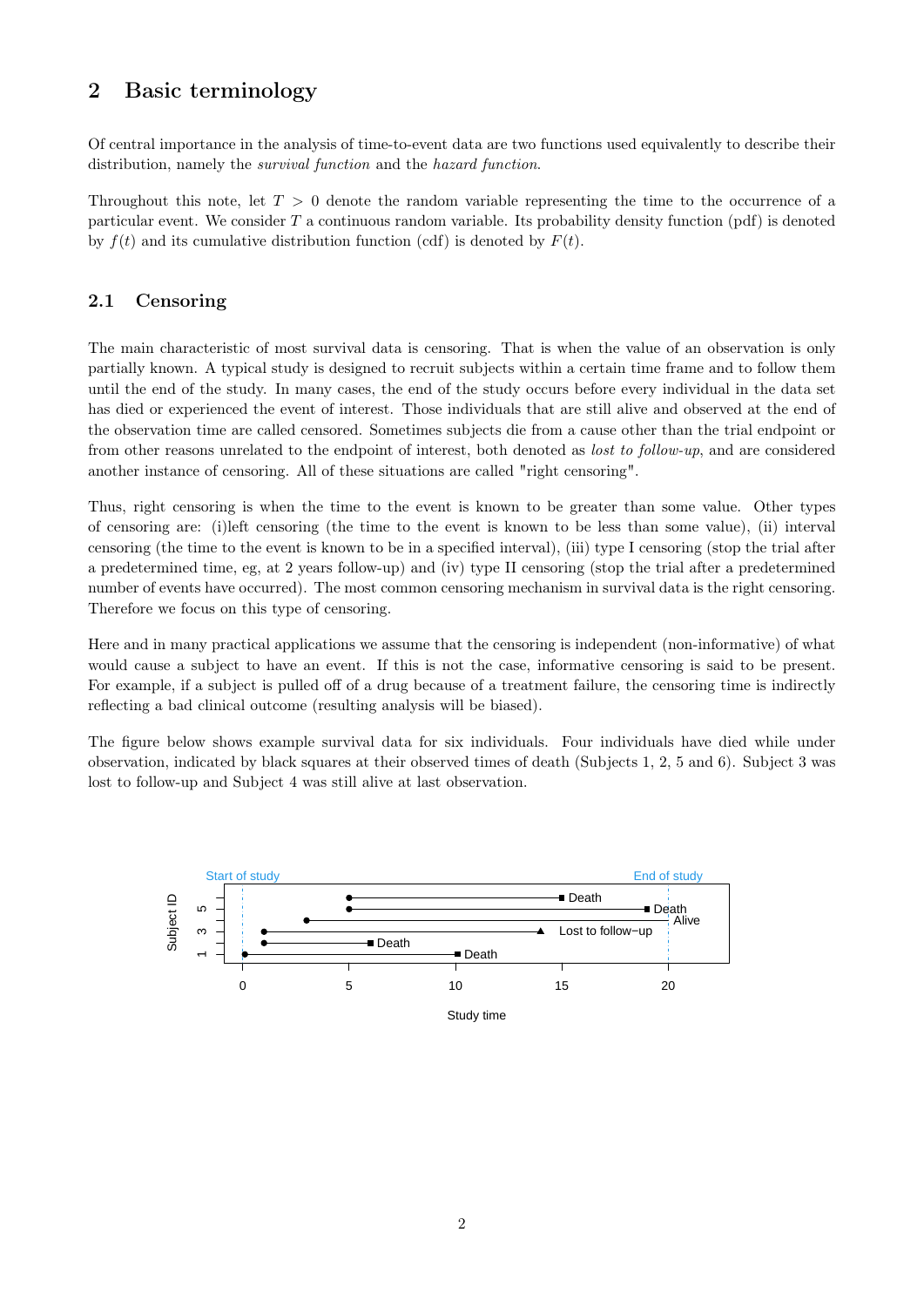

The top panel shows the individual during the study time. Lower panel shows the absolute survival times, D: death, C: censoring. The age of the individuals (or other covariates) are not indicated in the plot.

Further details on the topic can be found at [Furrer, Reinhard and the Applied Statistics Group](#page-9-0) [\(2020\)](#page-9-0), a lecture note on Statistical Modeling.

#### 2.2 Survival function

The survival function of T is denoted by  $S(t)$  and is defined as the probability of surviving beyond any specified time point  $t$ . Mathematically this is written as

$$
S(t) := P(T > t) .
$$

Using the cdf of T, the definition above is equivalent to  $S(t) = 1 - F(t)$ . The function is non-increasing over time t with  $S(0) = 1$  and  $\lim_{t\to\infty} S(t) = 0$ . In theory, the survival function is smooth. In practice, we observe events on discrete time scale (days, weeks, months, etc.). For example, time to tumor recurrence (in days) or time to cardiovascular surrogate death (in weeks).

#### 2.3 Hazard function

The hazard function of T is denoted by  $h(t)$  and is defined as the probability that a subject experiences the event in a very small time interval, ∆, given that the subject has survived up to the beginning of the interval. Mathematically, this is written as

$$
h(t) := \lim_{\Delta \to 0} \frac{P(t \le T \le t + \Delta \mid T \ge t)}{\Delta}.
$$

That is, the instantaneous rate at which events occur, given no previous event. The conditioning feature of this definition is very important. For example, the probability of dying at age 100 is very small because most people die before that age. In contrast, the probability of a person dying just after age 100 who has reached that age is of much greater. Note that a hazard function can be: constant over time, or decreasing over time, or increasing over time, or anything else as well.

The survival function and the hazard function are related by the formula  $h(t) = f(t)/S(t)$ .

#### 2.4 Example: Exponential distribution family

A simple parametric/theoretical distribution for time-to-event random variable is an exponential distribution. This distribution has only one parameter, typically denoted by  $\lambda$ . This parameter is called rate parameter and it takes only a positive real value. Mathematically we write  $T \sim \text{Exp}(\lambda)$ . The **mean** and the **variance** of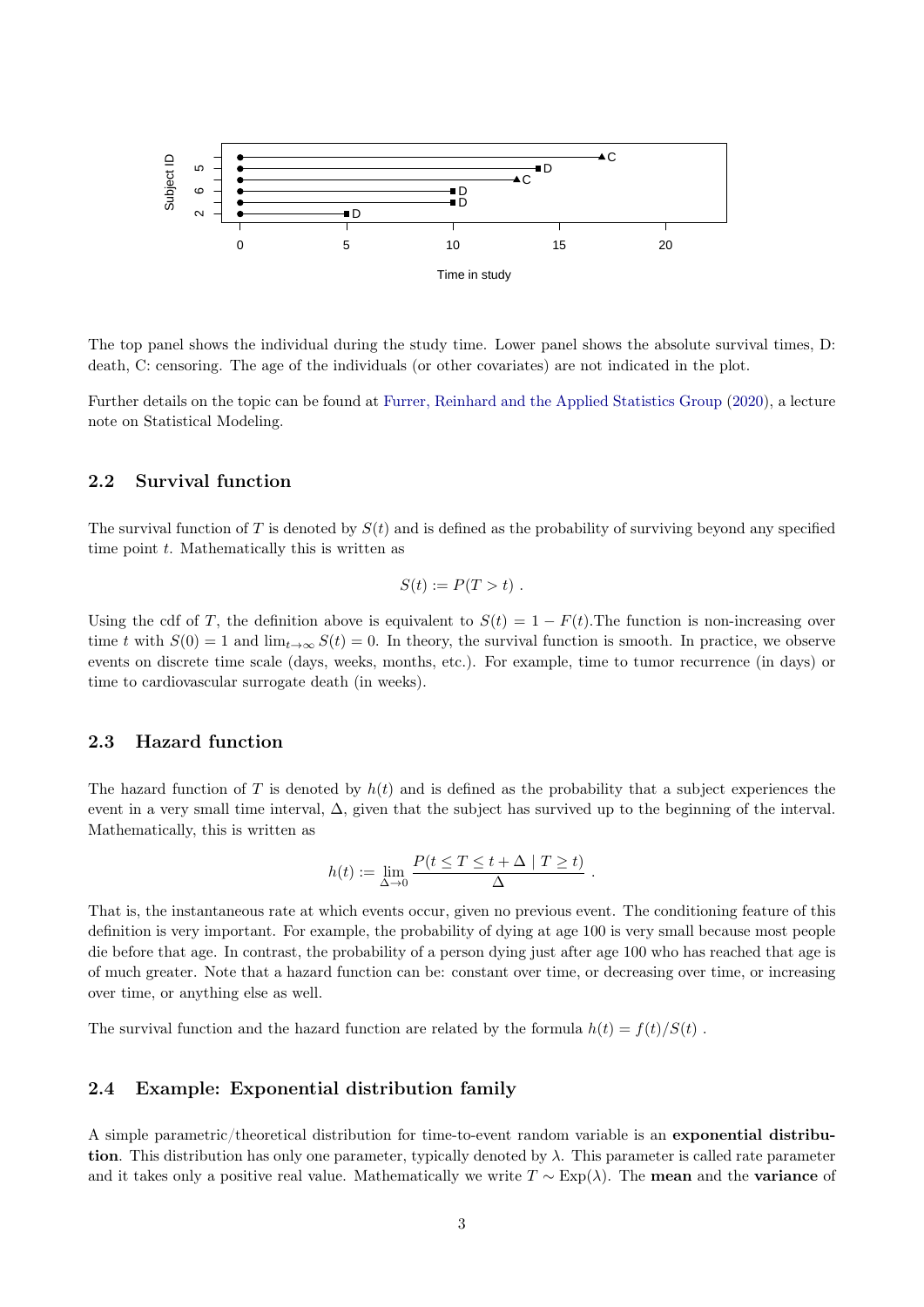this random variable is  $1/\lambda$  and  $1/\lambda^2$ , respectively. The cdf of T is given by  $F(t) = 1 - \exp(-\lambda t)$ . The pdf of T is  $f(t) = \lambda \exp(-\lambda t)$ , which is simply the derivative of the cdf. The survival function and the hazard function of an exponential time-to-event are respectively given as

$$
S(t) = 1 - F(t) = \exp(-\lambda t) ,
$$
  
\n
$$
h(t) = \frac{f(t)}{S(t)} = \frac{\lambda \exp(-\lambda t)}{\exp(-\lambda t)} = \lambda .
$$

Under assumption of exponential distribution of time-to-event, the hazard function is constant over time with value of  $\lambda$ . This property is called "lack-of memory". By solving  $S(t) = \exp(-\lambda t) = 1/2$  for t, we get the **median** survival time  $\ln(2)/\lambda$ .

Exponential distributions are one of the common assumption taken in survival models, because it is the simplest distribution that can be used to characterized survival data and it is **easy to interpret**. Other families of distribution are 2-parameter Gamma distribution, Weibull distribution, log-normal distribution. The exponential distribution is a special case of 2-parameter Gamma distribution as well as of Weibull distribution.

### 3 Estimating survival function

An estimate of survival function  $S(t)$  is denoted by  $\hat{S}(t)$ . When there are no censored observations in the sample of survival times, a non-parametric survivor function can be estimated simple as

$$
\hat{S}(t) = \frac{\text{number of subjects with survival times } \geq t}{n}
$$

where  $n$  is the total number of subjects/observations. This simple estimate cannot be used for survival times when censored observations are present.

#### 3.1 Non-parametric estimate (Kaplan Meier)

When censored times are present, the survival function is estimated using the **Kaplan-Meier** (KM) estimate. We first order the survival times from the smallest to the largest such that  $\tau_1 \leq \tau_2 \leq \cdots \leq \tau_j$ , where  $\tau_j$  is the jth largest unique survival time. The KM estimate is

$$
\hat{S}(t) = \prod_{j:\ \tau_j \le t} \left(1 - \frac{d_j}{r_j}\right)
$$

where  $d_j$  is the number of subjects who experience the event at time  $\tau_j$  and  $r_j$  is the number of subjects at risk prior to  $\tau_i$  (including those censored at  $\tau_i$ ).

The idea of KM estimate is to use the law of conditional probability:

$$
S(t) = P(T > t) = \prod_{j: \tau_j \le t} P(\text{survive at time } \tau_j \mid \text{at risk at } \tau_{j-1})
$$
  
= 
$$
\prod_{j: \tau_j \le t} (1 - P(\text{die at time } \tau_j \mid \text{at risk at } \tau_{j-1}))
$$
  
= 
$$
\prod_{j: \tau_j \le t} \left(1 - \frac{d_j}{r_j}\right) .
$$

Therefor, KM estimate is called product limit estimate, a name given by Kaplan and Meier in 1958.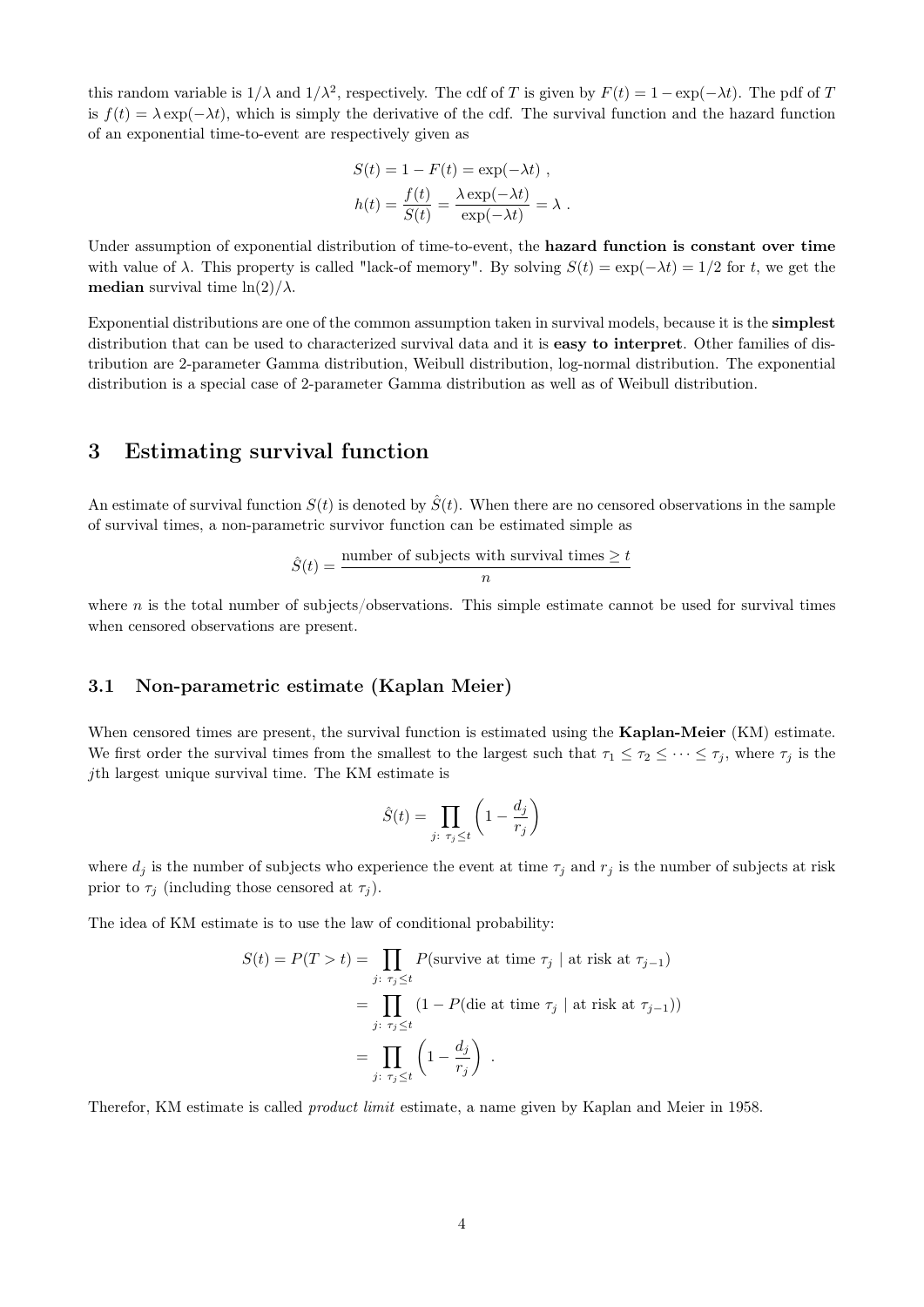#### 3.2 Logrank test

In comparing survival curves (for example, two treatment groups of a control and an intervention), the logrank test is mostly used. The test is nonparametric and is easy to apply. The assumptions are: (i) the subjects in the two groups are homogeneous in all aspects except the treatment (identical property), (ii) the allocation of the treatment is based on randomization and not on characteristics of subjects (independent property), and (iii) survival function of each group follows exponential distribution (i.e., constant hazard rate for each group).

Generally, suppose there are  $k+1$  treatment groups, denoted by  $0, 1, \dots, k$  and we wish to test the null hypothesis

$$
H_0: S_0(t) = S_1(t) = \cdots = S_k(t)
$$

where group 0 is a control group and group i is an intervention i with  $i = 1, \dots, k$ . The null hypothesis is that there is no difference between the populations (the control group and the k intervention groups) in the survival at any time point. To test such null hypothesis, we use the **logrank**. Details of how logrank test is constructed can be found at [Bland, Martin and Douglas Altman](#page-9-1) [\(2004\)](#page-9-1). The test is merely a test of significance. Thus, it cannot provide an estimate of the size of the difference between the groups or a confidence interval. For these we must make some assumptions about the distribution of the data, for example exponential distribution.

#### 3.3 Example: Acute myelogenous leukemia (aml) survival data

The "aml" data set is from the "survival" package in R, it is also known as "leukemia". The data set consist of 23 observations with 3 variables: time describing survival or censoring time (in weeks), status describing censoring status (0 is no-event or censored and 1 is an event/recurrence of aml) and x describing two levels of the treatment factor (Maintained chemotherapy or Nonmaintained chemotherapy). The data is shown below.

```
library(survival)
head(leukemia)
## time status x
## 1 9 1 Maintained
## 2 13 1 Maintained
## 3 13 0 Maintained
## 4 18 1 Maintained
## 5 23 1 Maintained
## 6 28 0 Maintained
```
Below is the KM estimate for each of the survival groups.

```
library(survival)
library(survminer)
ggsurvplot(survfit(Surv(time, status) x, data = leukemia),
                pval = TRUE, pval.method = TRUE, linetype= "strata",
                censor.shape = 124, pval.size = 4, xlab = "Time (in weeks)")
```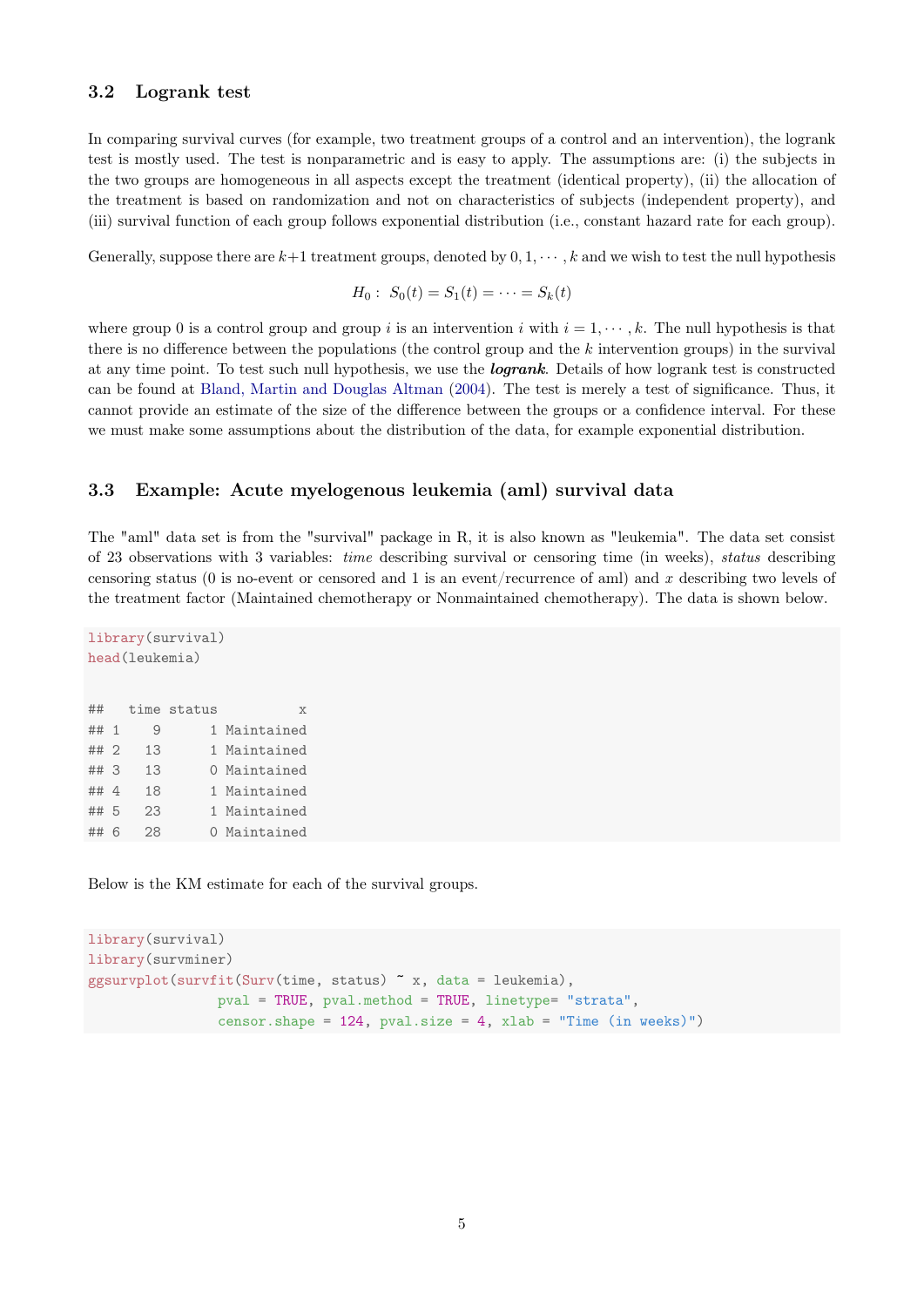#### Strata  $\leftarrow$  x=Maintained  $\leftarrow$  x=Nonmaintained



The p-value of log-rank test for difference in survival curves is 0.065, indicating a rather weak evidence (assuming  $\alpha = 0.05$ ) that the intervention group (Maintained) performed better than the control group (Nonmaintained). The total sample size of 23 is rather modest (12 and 11 subjects respectively in control group and intervention group). So, maybe the power is rather low, thus not able to detect a difference.

# 4 Estimating sample size with logrank test

Recall the assumptions of the nonparametric logrank test for two treatment groups (control and intervention): (i) the subjects in two groups are homogeneous in all aspects except the treatment (identical property), (ii) the allocation of the treatment is based on randomization and not on characteristics of subjects (independent property), and (iii) survival function of each group follows exponential distribution (i.e., constant hazard rate for each group).

Assumption (iii) allows us to compare two survival curves by means of comparing the ratio of their hazard rates. Let  $S_0(t) = \exp(-\lambda_0 t)$  and  $S_1(t) = \exp(-\lambda_1 t)$  denote exponential survival curves for control group and intervention group, respectively. Then,  $\lambda_0$  and  $\lambda_1$  are the hazard rates of control and intervention, respectively. The hazard ratio (HR) is then defined as HR :=  $\lambda_1/\lambda_0$ . The hypotheses are:

$$
H_0: \text{HR} = 1
$$

$$
H_1: \text{HR} \neq 1.
$$

The above hypotheses are equivent to:

$$
H_0: \ln(\text{HR}) = 0
$$
  

$$
H_1: \ln(\text{HR}) = \delta.
$$

In this parameterization, an effect size  $\delta$  is nicely quantified in term of the log-natural of the hazard ratio, ln(HR). An effect size of 0 in the null hypothesis means that the survival curves of the two groups are equal.

<span id="page-5-0"></span>Two-sided sample size formula of two groups is given by (based on [Schoenfeld, David](#page-9-2) [\(1981\)](#page-9-2), see Section 3.2 for the details):

$$
n = \frac{(z_{1-\alpha/2} + z_{1-\beta})^2}{p_0 \ p_1 \ (\ln(\text{HR}))^2} \times \frac{1}{p_0 d_0 + p_1 d_1} \tag{1}
$$

with

- $p_0$  and  $p_1$  are proportions of the subjects randomized to respectively control group and intervention group,
- $\bullet$  d<sub>0</sub> and  $d_1$  are probabilities of the subjects to experience the event in respectively control group and intervention group (which are also called as mortality rates),
- $\alpha$  is the level of the test (probability of type I error).
- $1 \beta$  is the power of the test.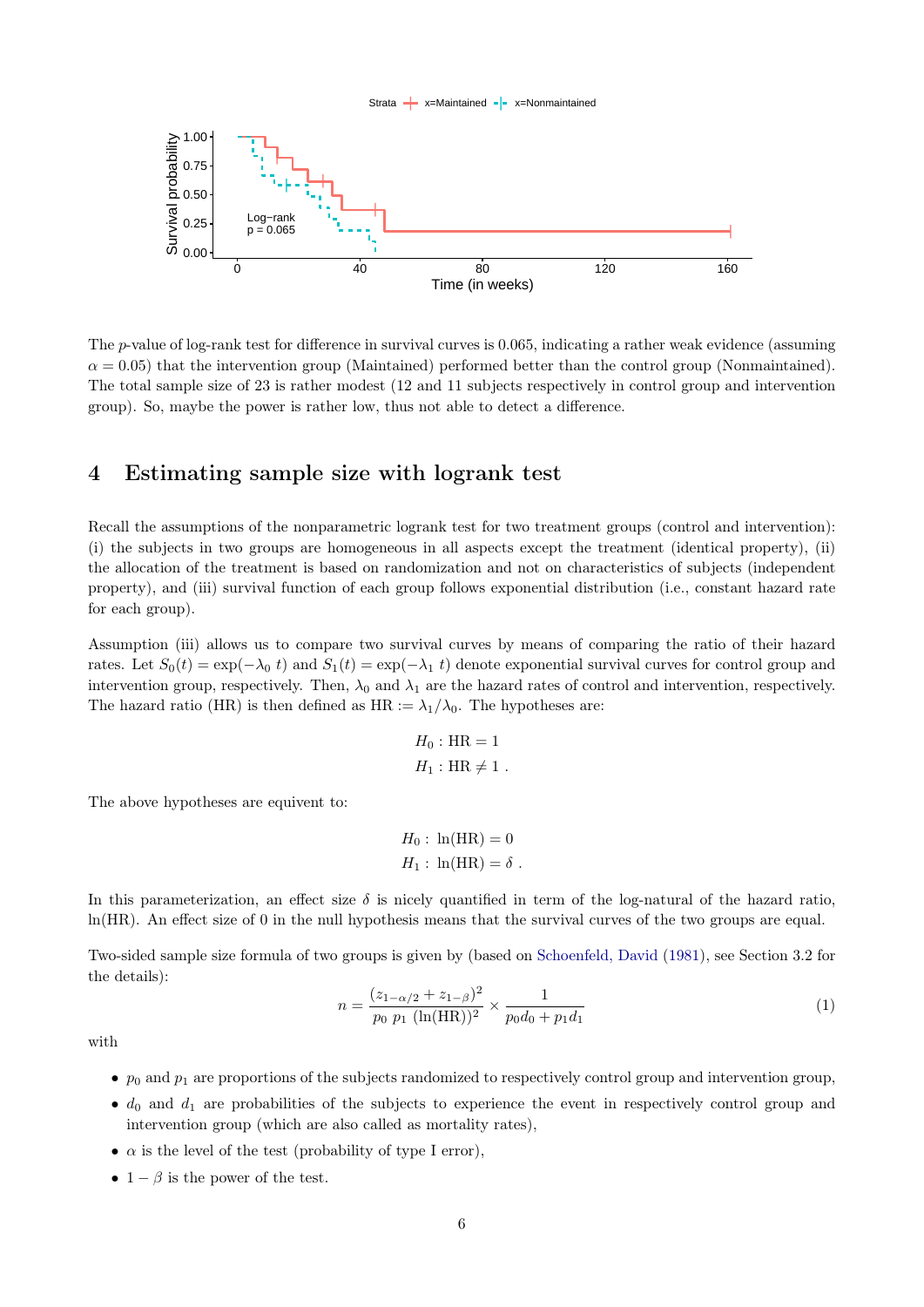When the allocations of the subjects randomized to either group is the same  $(p_0 = p_1 = 1/2)$ , then the formula [\(1\)](#page-5-0) is simplified into

$$
n = \frac{8 (z_{1-\alpha/2} + z_{1-\beta})^2}{(\ln(\text{HR}))^2} \times \frac{1}{(d_0 + d_1)} \tag{2}
$$

Notice that there is relationship between HR,  $d_0$  and  $d_1$ : given any two values, we can calculate the other one. See the example below for details.

#### 4.1 Examples

#### Example 1: working with hazard rates

Let us assume that a new drug (intervention) decreases the recurrence of back pain by 35% relative to a conventional drug (control). Thus, the hazard ratio is

$$
HR = \frac{\lambda_1}{\lambda_0} = \frac{\lambda_0 - 0.35\lambda_0}{\lambda_0} = 1 - 0.35 = 0.65,
$$

for any value of the hazard rate of control group  $\lambda_0$ . We want to estimate sample size needed to achieve 0.80 statistical power at 0.05 significance level, for the effect size of  $\delta = \ln(0.65)$ . We further assume an equal sample size for each group. Thus,  $p_0 = p_1 = 1/2$ .

Suppose further that a pilot study was conducted: two out of five subjects received conventional drug developed recurrence of back pain and the five subjects were observed for one month on average. This pilot study gave us an estimate of mortality rate of the control group,  $d_0 = 2/5 = 0.40$ .

What remains is an estimate of the mortality rate of the intervention group  $d_1$ . Given an estimate of the mortality rate of the control group  $d_0$  and a practical effect size  $HR = \frac{\lambda_1}{\lambda_0}$ , we can calculate an estimate for  $d_1$ as the following. First we note that the mortality rate is one minus the survival rate at time  $t = 1$  (duration of the study is one month):  $d := P(T < t) = 1 - S(1)$ . Furthermore, under the exponential model that  $S(t) = \exp(-\lambda t)$ , therefore  $S(1) = \exp(-\lambda)$ , we have  $d = 1 - \exp(-\lambda)$ . Or, equivalently  $\lambda = -\ln(1 - d)$ . Thus, we can calculate the hazard rate  $\lambda$  from the mortality rate d and vice versa. For the control group, given  $d_0 = 0.40$ , we get  $\lambda_0 = -\ln(1 - d_0) = -\ln(1 - 0.40) \approx 0.51$ . Given  $\lambda_0 = 0.51$  and HR = 0.65, the mortality rate of the intervention group is

$$
d_1 = 1 - \exp(-\lambda_1) = 1 - \exp(-\lambda_0 \cdot \text{HR}) = 1 - \exp(-0.51 \cdot 0.65) = 1 - \exp(-0.33) \approx 0.28
$$

Plugging in these values to the sample size formula [\(1\)](#page-5-0)

```
my_nsize <- function(HR, d0, d1, P0, P1, alpha, beta){
  \text{(qnorm(1-alpha/2) + qnorm(1-beta))^2}(P0*P1*(P0*d0+P1*d1)*(log(HR))^2)
}
n_size <- my_nsize(0.65, 0.40, 0.28, 1/2, 1/2, 0.05, 0.20)
round(n_size, 2)
## [1] 497.59
```
gives us a total sample size of 497.59 for both groups, which we round up to 498 (that is, a balance size of 249 per group), with power of 0.80 and significant level of 0.05.

#### Using R with Hmisc library

The calculation above can be done using *coower* function in *Hmisc* package. The function *coower* calculates the power of Cox (aka logrank) test, given the sample size and the other components of the sample size equation above. For our example, the calculation using cpower is given below.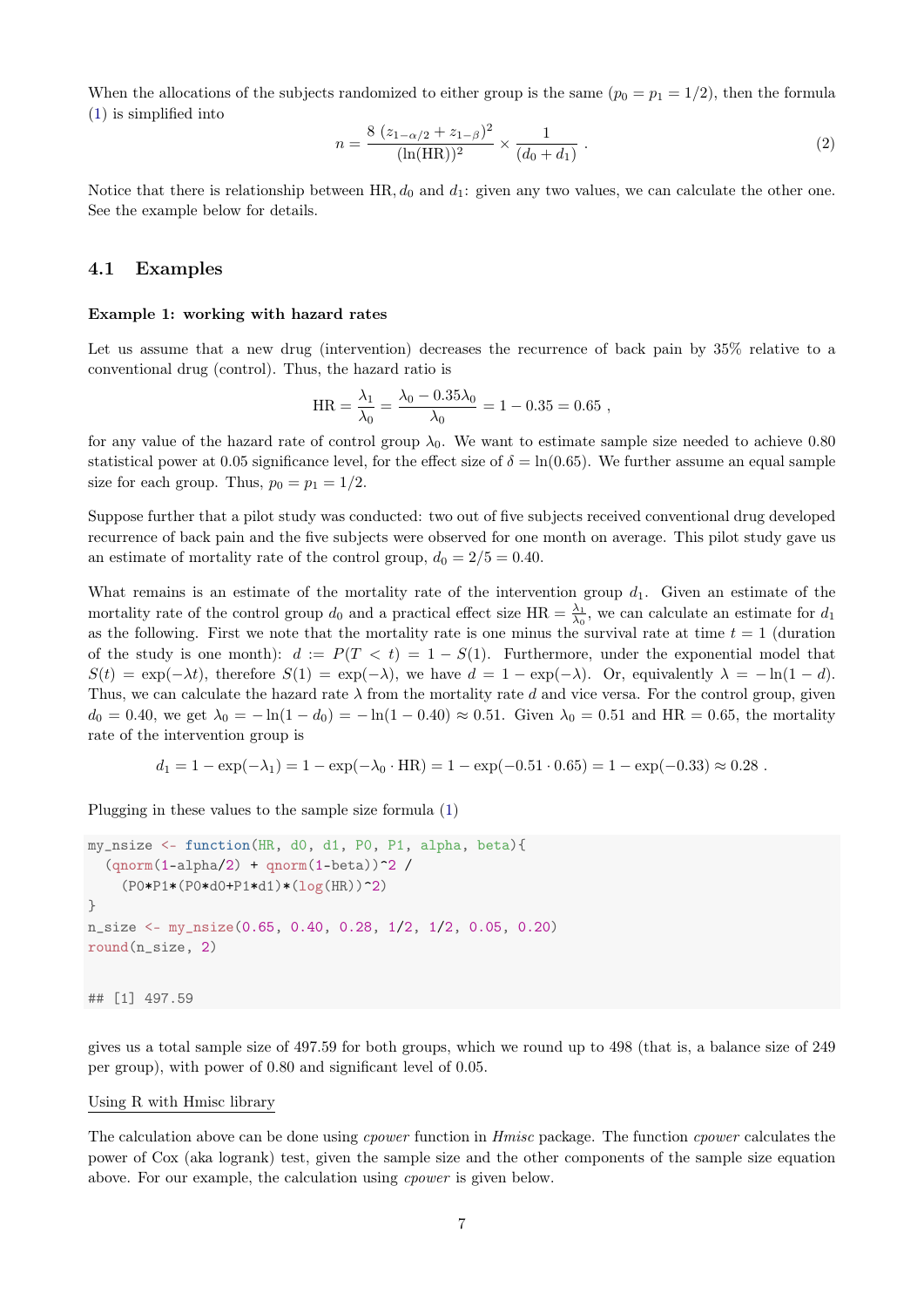```
library(Hmisc)
d0 < -0.4d1 <- 0.28
sample.size <- ceiling(n_size)
pow <- cpower(tref = 1, n = sample.size, mc = d0 , r = 100*(d0 - d1)/d0,
                \text{accrual} = 0, \text{tmin} = 1, \text{alpha} = 0.05, \text{pr} = \text{FALSE})
round(pow, 2)
## Power
## 0.81
```
Thus, for our example with equal sample size for each group and total of 498 subjects for both groups, using *cpower*, the power is given by 0.81. This slight discrepancy in the power  $(0.81 \text{ to } 0.80)$  is due to ceiling up the sample size.

The parameterization of *cpower* function is slightly different than in our formula. In *cpower* the parameter  $mc =$  mortality rate of control group is our  $d_0$ , the parameter  $r = %$  reduction in mc by intervention is nothing else but  $100(d_0 - d_1)/d_0$  and the parameter  $n =$  total sample size with equal size per group is  $n$  size = 498.

#### Online tool 1

We can carry out the calculation above using our shiny R interactive application [SampleSizeR](http://shiny.math.uzh.ch/git/reinhard.furrer/SampleSizeR/) (see [Cherneva,](#page-9-3) [Kalina and Reinhard Furrer and Bernadetta Tarigan](#page-9-3) [\(2021\)](#page-9-3)) where we apply the sample size formula [\(1\)](#page-5-0) above.

#### Online tool 2

Another online tool is [powerandsamplesize.com.](http://powerandsamplesize.com/Calculators/Test-Time-To-Event-Data/Cox-PH-2-Sided-Equality) In this tool, the parameters are: (a) Hazard Ratio, that is 0.65; (b) Overall probability of event  $p_E$ , with our notation  $p_E = p_0 \cdot d_0 + p_1 \cdot d_1 = (1/2)(0.40 + 0.28) = 0.34$ ; and (c) Proportion of Sample in one group, with our notation is either  $p_0 = 1/2$  or  $p_1 = 1/2$ . At the output graph, scroll on the x-axis to see the corresponding exact total sample size  $n$ . With power of 0.80 and significant level of 0.05, we get a total sample size of 497. This slight discrepancy in total sample size (497 to 498) is due to software algorithm.

#### Online tool 3

Another online tool is [sample-size.net.](http://sample-size.net/sample-size-survival-analysis/) The sample size calculation is conducted in two parts: (1) Calculate number of events given the significant level  $\alpha = 0.05$ , the type II error  $\beta = 1$  – power = 0.20, either the  $p_0 = 1/2$ or the  $p_1 = 1/2$  (their notation is  $q_0$  and  $q_1$ ) and the hazard ratio of 0.65 (their notation is RH); (2) Using the above number of event (which resulting at 169), calculate sample size either given hazard rate of the control group  $\lambda_0 = 0.51$  (their notation is BER<sub>0</sub>) or given the median of the control group  $\ln(2)/\lambda_0$  (their notation is  $ST_0$ ) with censoring rate  $CR = 0$  and planned average length of follow-up  $FU = 1$ . We get a total sample size of 496. This slight discrepancy in total sample size (496 to 498) is due to software algorithm.

#### Example 2: working with medians

In Example 1 above we work directly with the hazard ratio. However, sometimes we are more comfortable to work with median of survival time. This is easily can handle using the formula of the median  $m$  of an exponential survival time in term of the hazard parameter:  $m = \ln(2)/\lambda$ . Thus, the ratio of two medians are the inverse ratio of their hazard rates:

$$
\frac{m_0}{m_1} = \frac{\ln(2)/\lambda_0}{\ln(2)/\lambda_1} = \frac{\lambda_1}{\lambda_0} \; .
$$

Let assume that the new drug increase the median of the recurrence of back pain by 54% relative to a conventional drug. Thus,  $m_1 = m_0 + 0.54m_0 = 1.54m_0$  with  $m_1$  and  $m_0$  are respectively the median of the new drug and the median of the conventional drug. Plug-in the formula of the median in term of the hazard parameter, we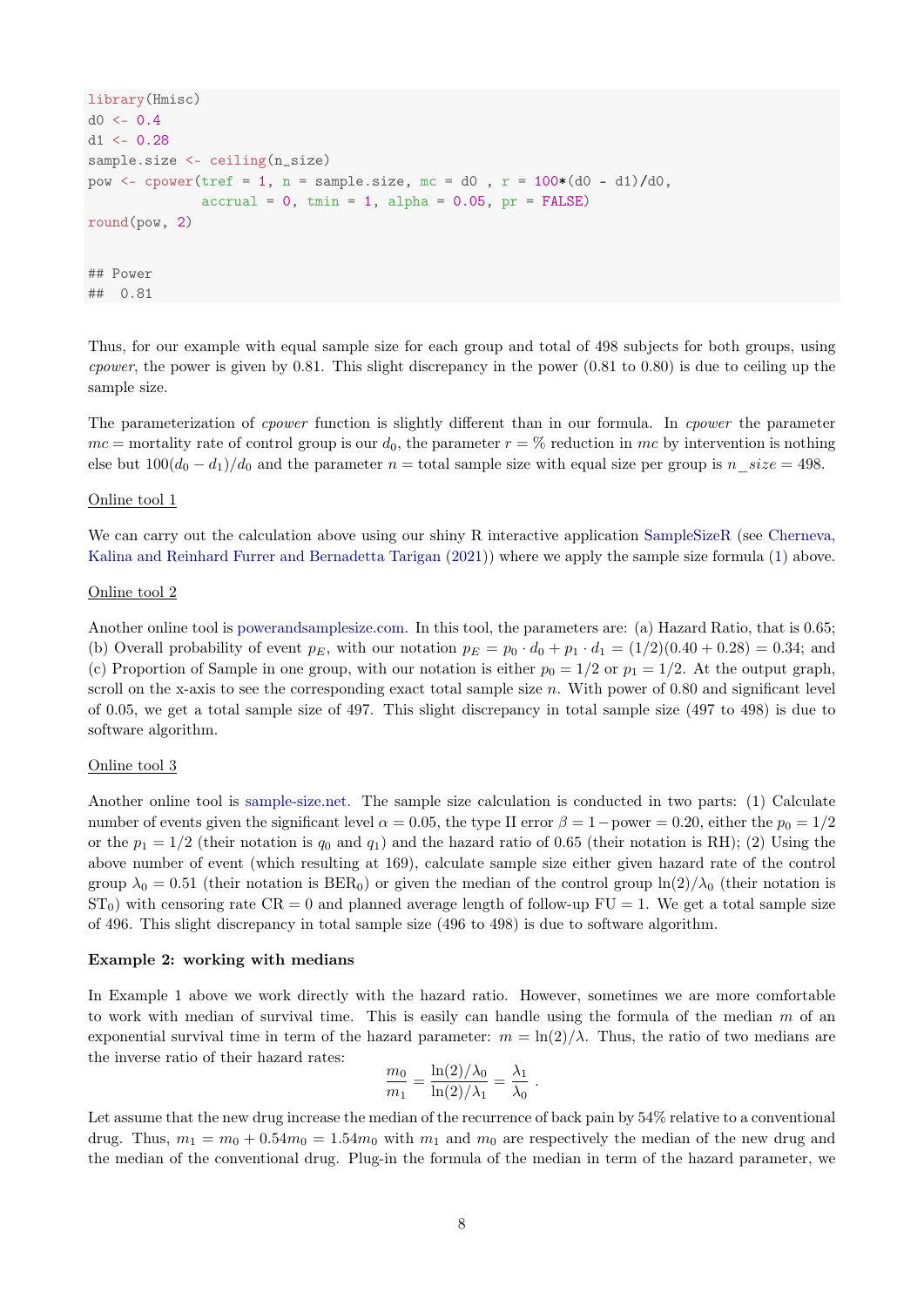obtain that

HR = 
$$
\frac{\lambda_1}{\lambda_0}
$$
 =  $\frac{m_0}{m_1}$  =  $\frac{m_0}{1.54m_0}$  = 0.65.

Thus, we can then proceed similarly to Example 1 above.

#### 4.2 Derivation of sample size estimation based on two-samples logrank test

Let S denote the logrank statistic. We skip the details of formulation of  $S$ , but we follow the notations in Schoenfeld in *Biometrika* 1981 who showed the asymptotic distribution of S under the null and alternative hypotheses:

under 
$$
H_0: S \sim N(0, 1)
$$
  
under  $H_1: S \sim N(\delta \sqrt{p_0 p_1 d}, 1)$ 

with  $p_0$  and  $p_1$  are the proportions to be allocated into control group and intervention group respectively and  $d$  is the expected number of events (under the alternative hypothesis) from both groups.

By equating the critical value under  $H_0$  and the critical value under  $H_1$  we then can solve for d:

$$
0 + z_{1-\alpha/2} \cdot \sqrt{1} = \delta \sqrt{p_0 p_1 d} - z_{1-\beta} \cdot \sqrt{1}
$$

$$
\sqrt{p_0 p_1 d} = \frac{z_{1-\alpha/2} + z_{1-\beta}}{\delta}
$$

$$
d = \frac{(z_{1-\alpha/2} + z_{1-\beta})^2}{p_0 p_1 \delta}.
$$

Replace  $\delta$  with  $\ln(\lambda_1/\lambda_0)$ , we obtained the first component of the sample size estimation formula.

Recall that d is the expected total number of events (under the alternative hypothesis from both groups). This quantity is sometimes denoted by  $n_{\text{events}}$ . Since not all subjects experience the event during the study period, the sample size calculation must take into account the probability of experiencing an event. This leads to the following relationship:

$$
n = \frac{n_{\text{events}}}{\text{probability of the event}}.
$$

Now, probability of the event is the sum of probability of an event of all subjects in control group and probability of an event of all subjects in intervention group:

probability of the event = 
$$
p_0d_0 + p_1d_1
$$
.

Thus, we obtain the formula

$$
n = \frac{(z_{1-\alpha/2} + z_{1-\beta})^2}{p_0 \ p_1 \ (\ln(\text{HR}))^2} \times \frac{1}{p_0 d_0 + p_1 d_1} \ .
$$

# 5 Are you really interested in the survival time?

As we see in the Example 1 that sample size needed for analyzing survival time is a large number, typically of the magnitude of hundreds per group. In many cases, either this large number needed is not feasible or one confuses the difference between overall-survival and survival-rate. Overall-survival is a measure of probability of surviving over all time (it is a function of time) and survival-rate is a measure of the proportion/percentage of subjects who survived in a given period of time (it is a constant value). For the latter, the appropriate sample size is calculated based on the  $\chi^2$  test, the family of tests for categorical/nominal type of outcome, using the survival-rates (proportions) of both groups as the parameters. This calculation is also facilitated in [SampleSizeR.](http://shiny.math.uzh.ch/git/reinhard.furrer/SampleSizeR/) See also Example 4.2.b in [Tarigan, Bernadetta](#page-9-4) [\(2022\)](#page-9-4).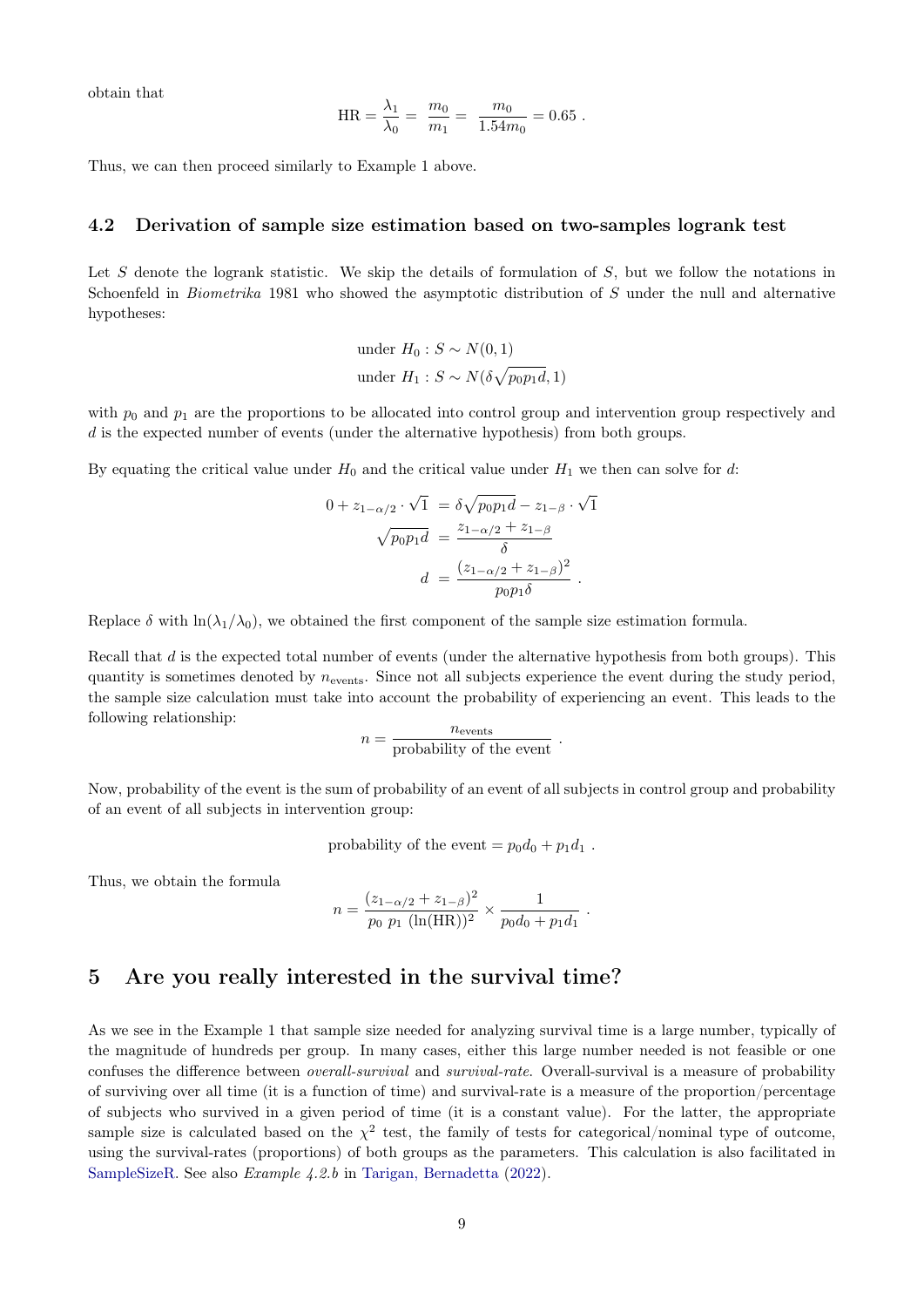When either one of the survival-rates, denoted as  $\pi_0$  for the control group and  $\pi_1$  for the intervention group, is close to either zero or one, then one should use Fisher's exact test, instead of  $\chi^2$  test. Let n be the sample size calculated based on the  $\chi^2$  test. The correction for Fisher exact test is to replace n with

$$
n'=\frac{n}{4}\cdot\left(1+\sqrt{1+\frac{4}{n|\pi_0-\pi_1|}}\right)^2
$$

as shown by [Wittes, Janet](#page-9-5) [\(2002\)](#page-9-5) in equation (7C).

### References

- <span id="page-9-1"></span>[1] Bland, Martin and Douglas Altman. The logrank test. <https://doi.org/10.1136/bmj.328.7447.1073>, 2004.
- <span id="page-9-3"></span>[2] Cherneva, Kalina and Reinhard Furrer and Bernadetta Tarigan. SampleSizeR: calculate sample sizes within completely randomized design. <http://shiny.math.uzh.ch/git/reinhard.furrer/SampleSizeR/>, 2021.
- <span id="page-9-0"></span>[3] Furrer, Reinhard and the Applied Statistics Group. Statistical Modeling: An Excursion Through 14 Topics. University of Zurich, Course STA121, 2020.
- <span id="page-9-2"></span>[4] Schoenfeld, David. The asymptotic properties of nonparametric tests for comparing survival distributions. <https://doi.org/10.1093/biomet/68.1.316>, 4 1981.
- <span id="page-9-4"></span>[5] Tarigan, Bernadetta. Planning Experiments and Sample Size Calculations. [https://www.math.uzh.](https://www.math.uzh.ch/consulting/fileadmin/user_upload/Planning_experiments_and_sample_size_estimation.pdf)  ${\tt ch/consulting/fileadmin/user\_upload/Planning\_experiments\_and\_sample\_size\_estimation.pdf},$ 2022.
- <span id="page-9-5"></span>[6] Wittes, Janet. Sample Size Calculations for Randomized Controlled Trials. [https://doi.org/10.1093/](https://doi.org/10.1093/epirev/24.1.39) [epirev/24.1.39](https://doi.org/10.1093/epirev/24.1.39), 07 2002.